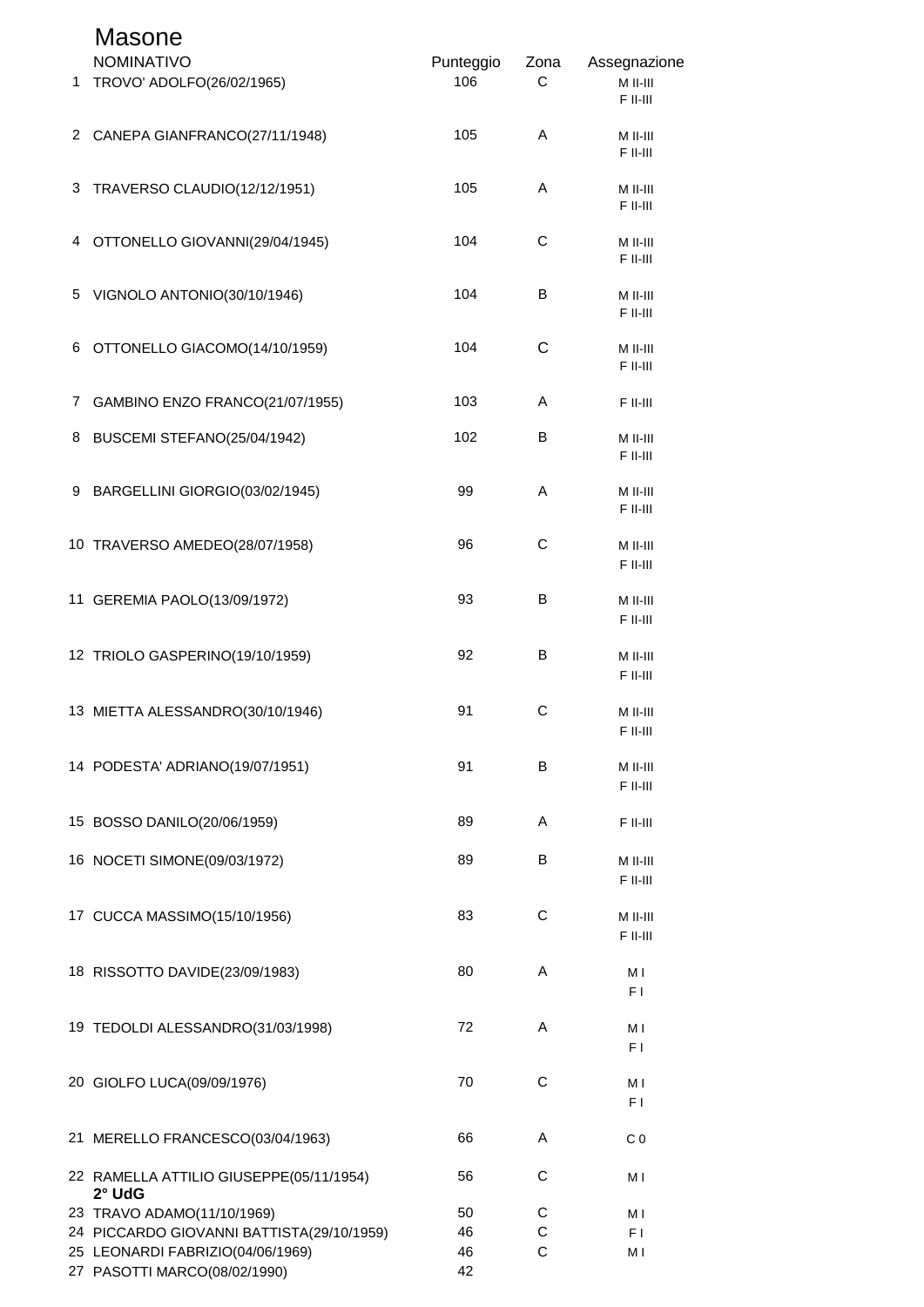# Fontanigorda

| <b>NOMINATIVO</b>                     | Punteggio | Zona           | Assegnazione               |
|---------------------------------------|-----------|----------------|----------------------------|
| 1 FERRETTI GIANANDREA(07/09/1969)     | 72        | $\overline{2}$ | M II-III<br>C <sub>0</sub> |
| 2 POGGI ELMO(16/04/1954)              | 68        | 1              | M II-III<br>F II-III       |
| 3 AVANZINO ATTILIO(17/12/1953)        | 66        | 1              | M II-III<br>F II-III       |
| 4 CANEPA FRANCO(20/12/1954)           | 66        | $\mathbf{1}$   | F II-III                   |
| 5 RENZINI PAOLA(16/11/1970)           | 66        | 1              | F1                         |
| 6 CHINDAMO NICOLA(06/04/1989)         | 66        | 1              | M II-III<br>F II-III       |
| 7 STALTARI ANDREA(11/10/1987)         | 62        | $\overline{2}$ | M II-III<br>F II-III       |
| 8 AGRETTI DAVIDE(05/09/1994)          | 62        | $\overline{c}$ | M II-III<br>F II-III       |
| 9 FERRETTI MATTIA(22/08/1998)         | 60        | $\overline{c}$ | M II-III<br>C <sub>0</sub> |
| 10 PANTALEONI ROBERTO(28/01/1959)     | 56        | $\mathbf{1}$   | F II-III                   |
| 11 AVANZINO PIETRO(28/01/1985)        | 56        | 1              | M II-III<br>F II-III       |
| 12 CIRENEI MARCELLO(26/01/1958)       | 52        | 2              | F II-III                   |
| 13 BENNATI DIONISIO(28/10/1964)       | 52        | $\overline{c}$ | M II-III<br>F II-III       |
| 14 ACTITE MAURO(23/08/1969)           | 52        | 2              | M II-III<br>F II-III       |
| 15 CUNEO MARCELLO(06/07/1972)         | 52        | 2              | M II-III                   |
| 16 CARLINI ANDREA(09/07/1990)         | 52        | 2              | M I<br>F <sub>1</sub>      |
| 17 ARATA MORENO(09/08/1992)           | 52        | $\overline{c}$ | МI<br>F <sub>1</sub>       |
| 2° UdG<br>18 DANERI MARCO(13/11/1947) | 42        | $\mathbf{1}$   | МI                         |
| 19 AGRETTI DIEGO(03/07/1958)          | 42        | 1              | МI                         |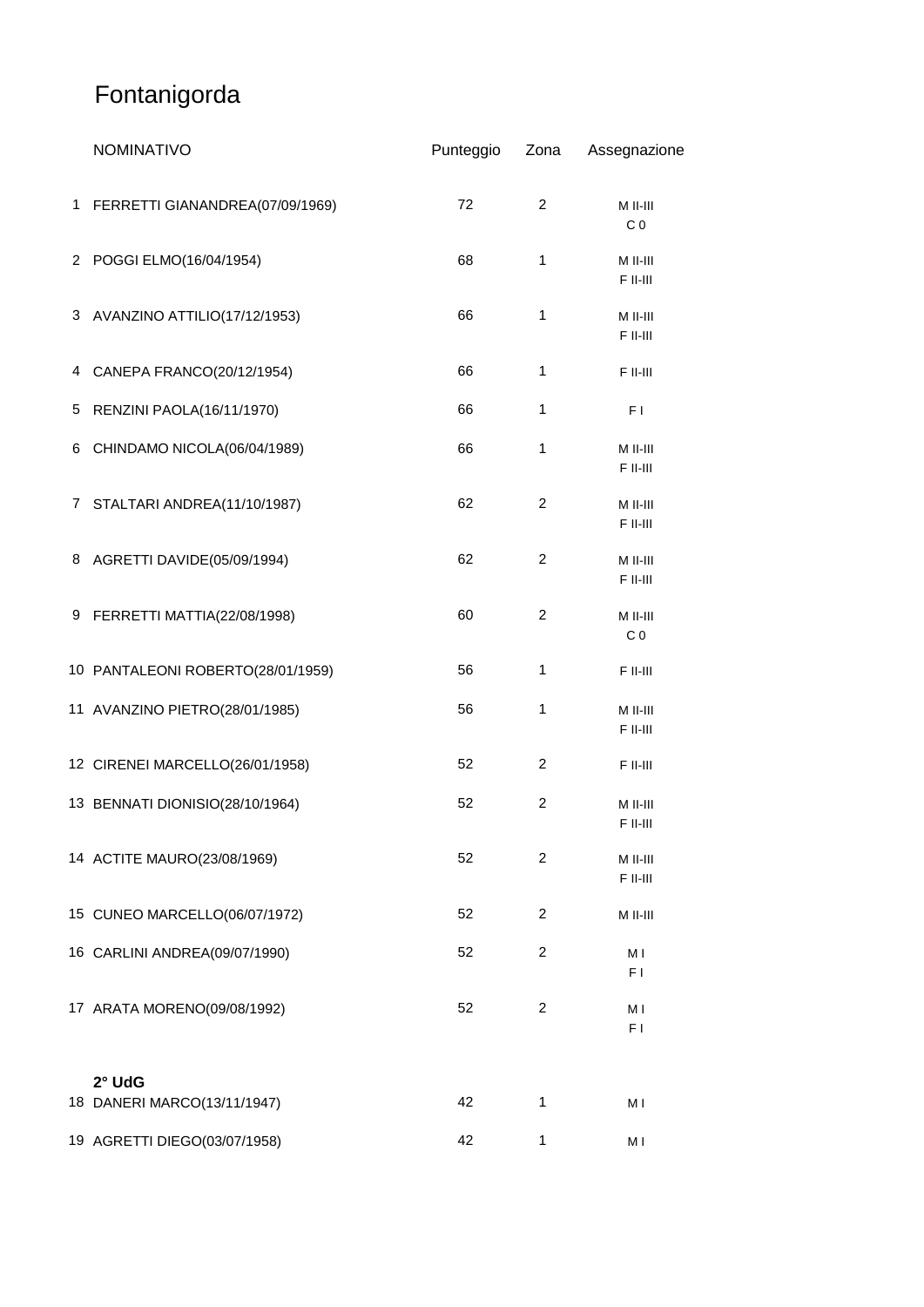### Mele

|   | <b>NOMINATIVO</b>                      | Punteggio | Zona           | Assegnazione               |
|---|----------------------------------------|-----------|----------------|----------------------------|
| 1 | MAGNARIN ANTON MARIA(29/05/1949)       | 109       | $\overline{c}$ | M II-III                   |
| 2 | PUPPO AGOSTINO(28/07/1955)             | 106       | 3              | F II-III<br>C <sub>0</sub> |
| 3 | PICCARDO GIOVANNI BATTISTA(29/10/1959) | 106       | 3              | M II-III<br>F II-III       |
| 4 | GIOMARELLI ENRICO(17/01/1954)          | 103       | 1              | M II-III<br>F II-III       |
| 5 | AGRETTI DIEGO(03/07/1958)              | 101       | 2              | M II-III<br>F II-III       |
| 6 | PUPPO MARIO(23/09/1960)                | 101       | 1              | M II-III<br>F II-III       |
| 7 | FIRPO MASSIMILIANO(04/05/1977)         | 99        | 3              | F II-III                   |
| 8 | CALCAGNO ANNA MARIA(10/07/1957)        | 98        | 3              | M II-III<br>F II-III       |
| 9 | GONELLA GIUSEPPE(10/07/1945)           | 97        | 1              | F II-III                   |
|   | 10 RUSSEL ROBERTO(23/07/1960)          | 97        | 1              | F II-III                   |
|   | 11 STERLE ROBERTO(25/02/1961)          | 97        | 3              | F II-III                   |
|   | 12 CUCCA GIOBATTA(21/07/1971)          | 97        | 3              | F II-III                   |
|   | 13 DANERI MARCO(13/11/1947)            | 95        | $\overline{c}$ | M II-III<br>F II-III       |
|   | 14 CANESSA FABIO ELIO(06/09/1960)      | 94        | 3              | M II-III                   |
|   | 15 PITTALUGA MARCO(29/06/1949)         | 93        | 2              | $M$ II-III<br>F II-III     |
|   | 16 PASOTTI MARCO(08/02/1990)           | 87        | 2              | M II-III                   |
|   | 17 PADOVAN ROMEO(13/08/1943)           | 83        | $\overline{c}$ | M II-III<br>F II-III       |
|   | 18 PIANA ALESSIO(24/10/1976)           | 83        | 3              | M II-III<br>F II-III       |
|   | 19 FERRANDO TOMASO(30/05/1968)         | 82        | 1              | F II-III                   |
|   | 20 VEZZOSI CLAUDIO(08/02/1969)         | 79        | $\mathbf{1}$   | F II-III                   |
|   | 21 DAGNINO STEFANO(18/01/1969)         | 78        | 3              | M II-III<br>C <sub>0</sub> |
|   | 22 PARODI MARIO(21/07/1983)            | 78        | 3              | M II-III<br>F1             |
|   | 23 BERRINO PARIDE(28/04/1988)          | 78        | $\overline{c}$ | M II-III<br>F I            |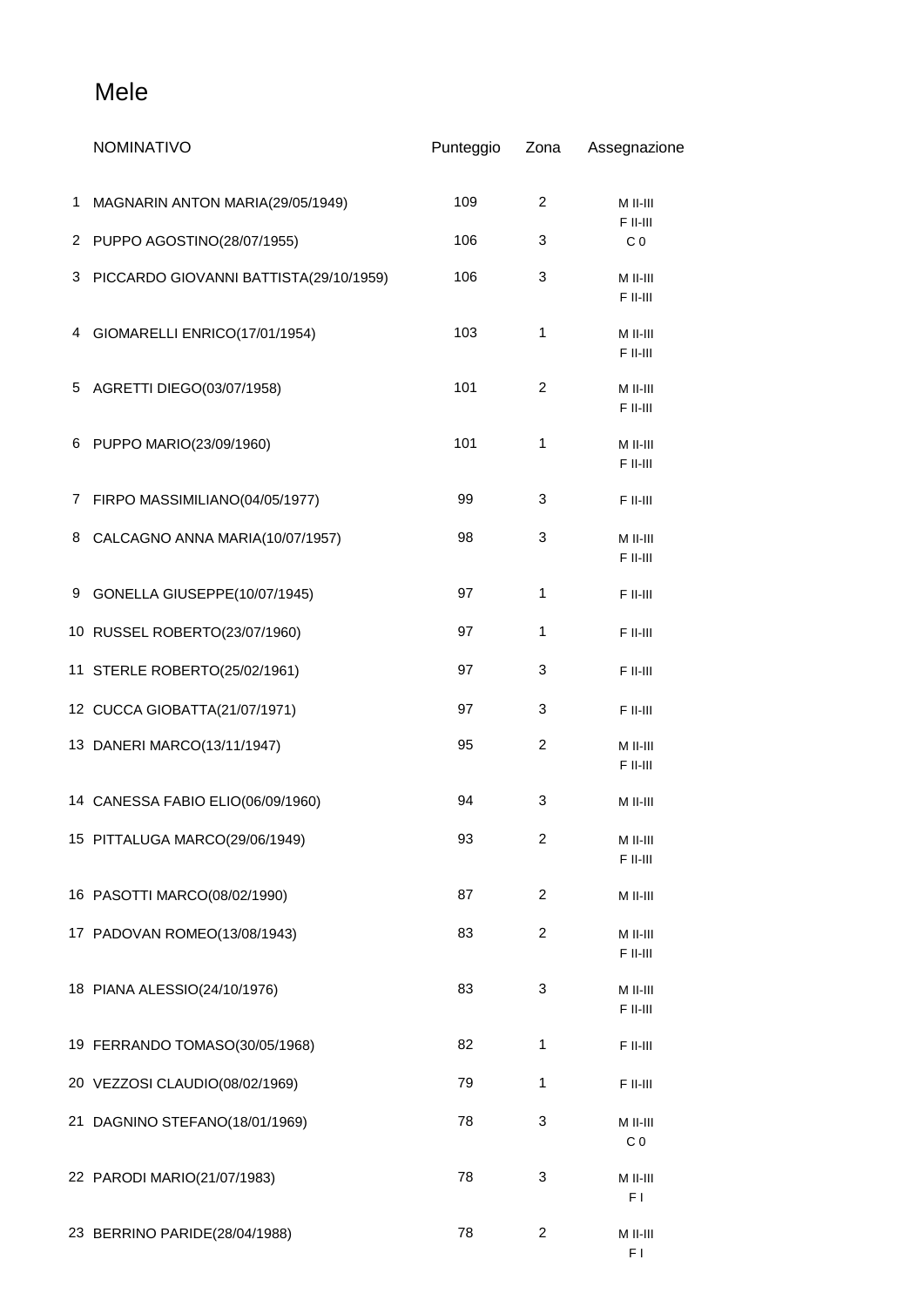| <b>NOMINATIVO</b>                | Punteggio | Zona           | Assegnazione          |
|----------------------------------|-----------|----------------|-----------------------|
|                                  |           |                |                       |
| 24 CANESSA LUCIA(20/01/1991)     | 77        | 3              | C <sub>0</sub>        |
| 25 VEZZOSI SERGIO(17/07/1961)    | 76        | 1              | C <sub>0</sub>        |
| 26 BIGHELLI STEFANO(15/09/1990)  | 73        | 1              | F I                   |
| 27 FERRANDO ANTONIO(17/05/1962)  | 70        | 3              | M I<br>F <sub>1</sub> |
|                                  |           |                |                       |
| 28 PISONI FERDINANDO(14/05/1963) | 69        | $\overline{2}$ | M <sub>1</sub><br>F1  |
| 29 RADI FABRIZIO(02/01/1970)     | 69        | 1              | M I                   |
|                                  |           |                | F I                   |
| 30 MASSARO GIUSEPPE(01/09/1959)  | 66        | $\overline{c}$ | F I                   |
| 31 VOLPE ANDREA(05/05/1969)      | 63        | 3              | F1                    |
| 32 ROSSETTI MARCO(05/05/1971)    | 57        | $\overline{c}$ | M <sub>1</sub>        |
|                                  |           |                | C <sub>0</sub>        |
| 33 VALLE CARLO(18/06/1968)       | 56        | 1              | M <sub>1</sub>        |
|                                  |           |                | C <sub>0</sub>        |
| 2° UdG                           |           |                |                       |
| 34 TUVO FRANCESCO(14/06/1994)    | 46        | 1              | M I                   |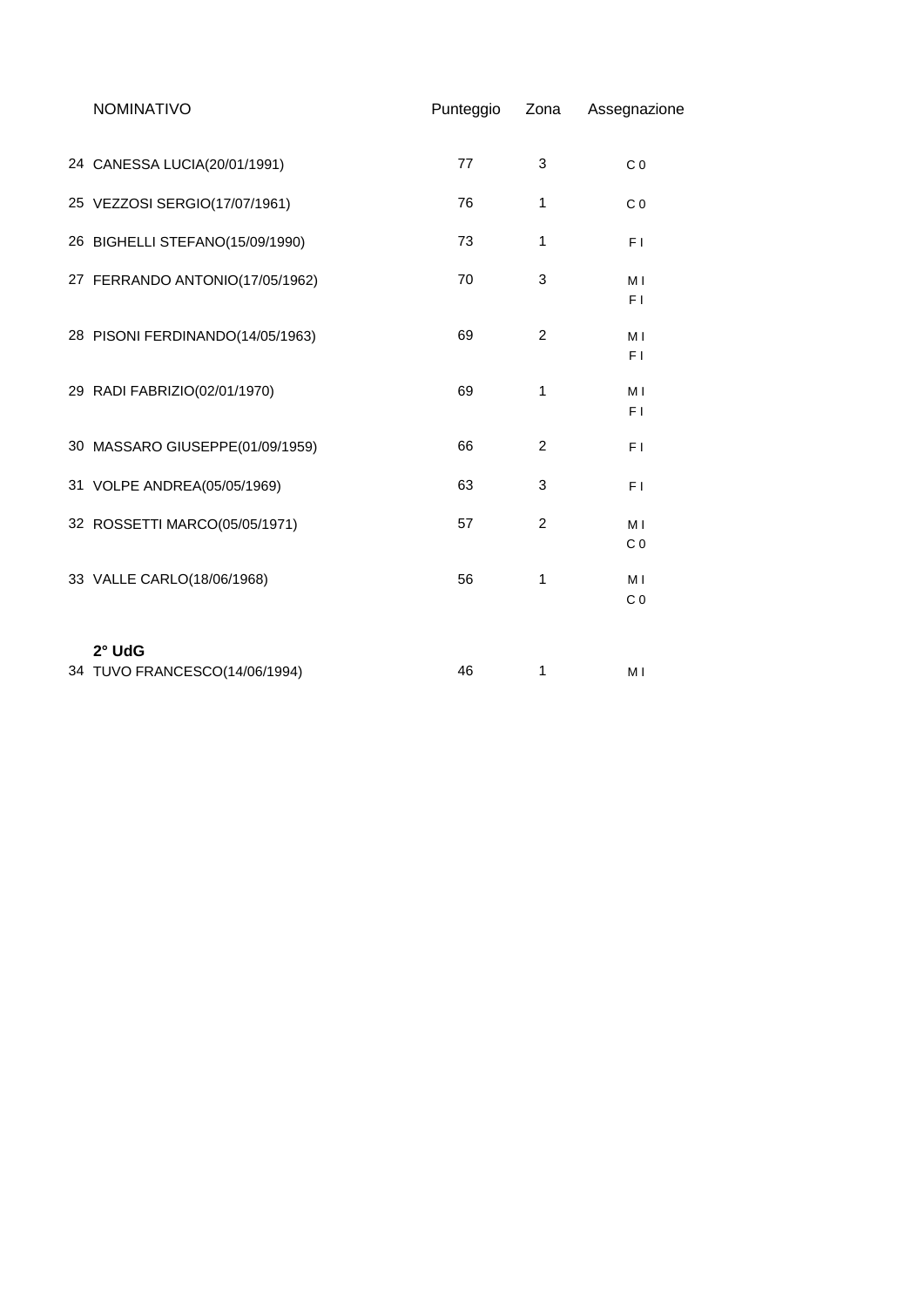## Praglia - Bocchetta

|   | <b>NOMINATIVO</b>                  | Punteggio | Zona           | Assegnazione           |
|---|------------------------------------|-----------|----------------|------------------------|
| 1 | GARDELLA MICHELE(01/06/1966)       | 110       | 3              | M II-III<br>F II-III   |
|   | 2 PARODI MARCELLO(18/12/1956)      | 101       | 1              | $M$ II-III<br>F II-III |
|   | 3 PATRONE MARTINO(09/04/1960)      | 99        | 3              | $M$ II-III<br>F II-III |
|   | 4 BOZZO GIANLUCA(02/12/1945)       | 95        | $\mathbf{1}$   | $M$ II-III<br>F II-III |
|   | 5 GRASSO GIUSEPPE(09/05/1954)      | 95        | $\overline{c}$ | M II-III<br>F II-III   |
|   | 6 BIGAGLI ROBERTO(12/01/1964)      | 95        | 3              | F II-III               |
|   | 7 BIANCHI NICOLO'(27/11/1940)      | 94        | $\overline{2}$ | $M$ II-III<br>F II-III |
|   | 8 SPADONI FULVIO(14/02/1948)       | 93        | 1              | F II-III               |
|   | 9 AURIEMMA MICHELE(09/04/1960)     | 91        | $\overline{c}$ | M II-III<br>F II-III   |
|   | 10 AGOSTACCHIO REMO(21/04/1964)    | 91        | $\mathbf{1}$   | M II-III<br>F II-III   |
|   | 11 PARODI PAOLO(03/02/1965)        | 90        | $\overline{2}$ | M II-III<br>F II-III   |
|   | 12 DELLEPIANE LORENZO(15/07/1967)  | 89        | 1              | $M$ II-III<br>F II-III |
|   | 13 FINAMORE VINCENZO(21/08/1943)   | 87        | 3              | F II-III               |
|   | 14 ATZORI MARTINO(28/11/1951)      | 87        | 1              | M I                    |
|   | 15 OLLA MATTIA(25/05/1988)         | 87        | 3              | F II-III               |
|   | 16 PUGGIA PIERGIORGIO(17/10/1960)  | 86        | 2              | F <sub>1</sub>         |
|   | 17 TESORIERE FRANCESCO(04/09/1954) | 85        | 1              | M I<br>F <sub>1</sub>  |
|   | 18 GIMONDO NICODEMO(06/11/1960)    | 84        | 1              | M I<br>F1              |
|   | 19 GIALDINI MARCO(25/01/1967)      | 83        | 2              | F <sub>1</sub>         |
|   | 20 GRIGOLI GIORGIO(17/07/1946)     | 79        | 2              | M I<br>F <sub>1</sub>  |
|   | 21 CARPANETO NICOLO'(31/01/1994)   | 75        | 3              | M I<br>F1              |
|   | 22 BAVAZZANO MARCO(22/03/1970)     | 72        | 1              | M I<br>F I             |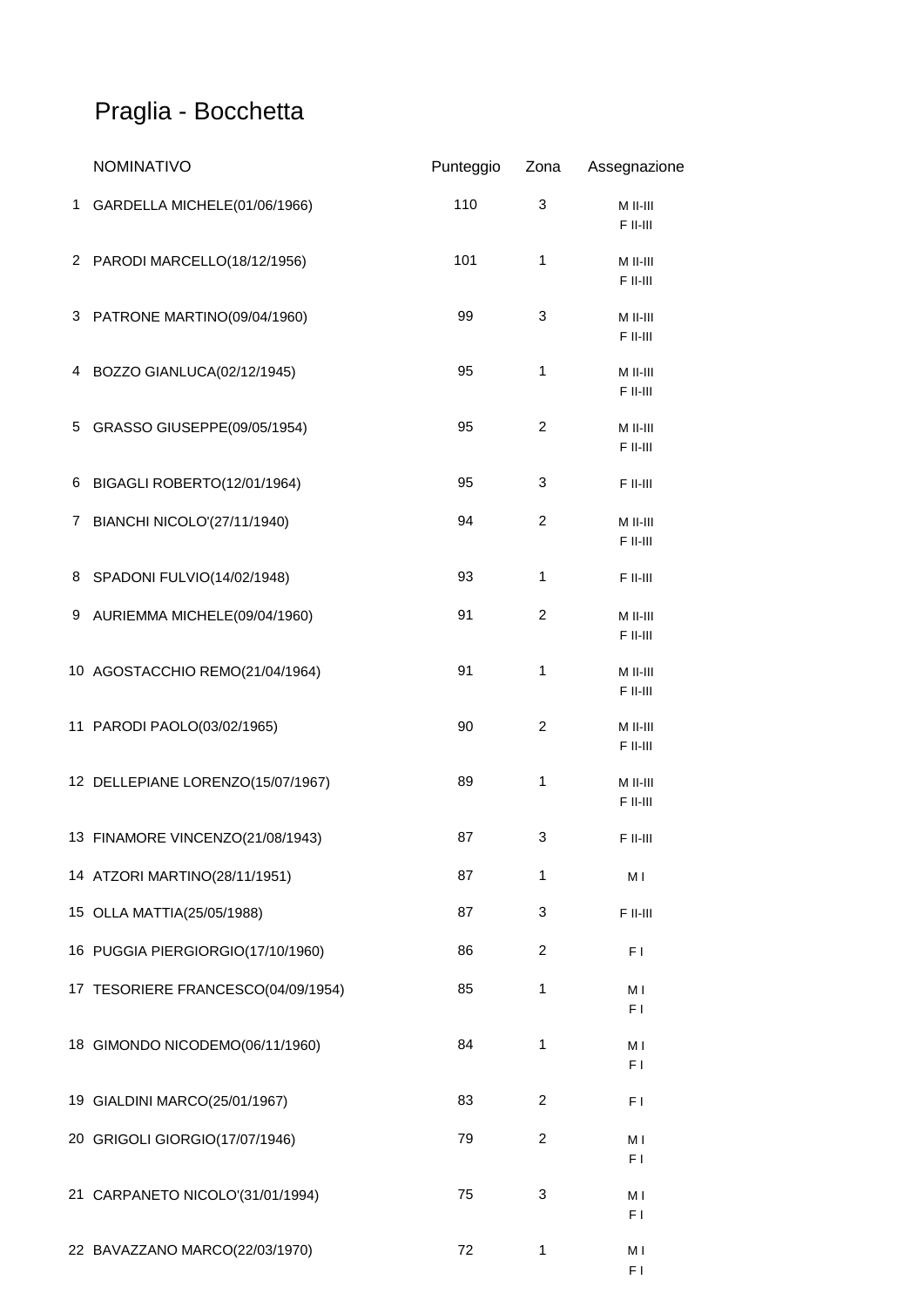| <b>NOMINATIVO</b>                  | Punteggio | Zona | Assegnazione   |
|------------------------------------|-----------|------|----------------|
| 23 PERCIVALE SIMONE(26/06/1993)    | 71        | 2    | F <sub>1</sub> |
| 24 BOTTACCI DAVIDE(12/11/1979)     | 70        | 2    | C <sub>0</sub> |
| 25 SALVADORI DOMIZIANO(24/11/1961) | 66        | 3    | C <sub>0</sub> |
| 26 TEDESCHI LUCA(29/05/1965)       | 66        | 2    | C <sub>0</sub> |
| 27 PANCIATICHI IVANO(26/08/1965)   | 66        | 2    | C <sub>0</sub> |
| 28 PORTOLESI FRANCESCO(04/07/1989) | 66        | 1    | C <sub>0</sub> |
| 29 PARABOSCHI SIMONE(16/02/1990)   | 66        | 1    | C <sub>0</sub> |
| 30 PORTOLESI ANTONIO(24/05/1985)   | 62        | 1    | C <sub>0</sub> |
| 31 CHESSA ATTILIO(27/09/1958)      | 56        | 1    | C <sub>0</sub> |
| 2° UdG                             |           |      |                |
| 32 MORINI FABRIZIO(31/12/1971)     | 52        | 1    | C <sub>0</sub> |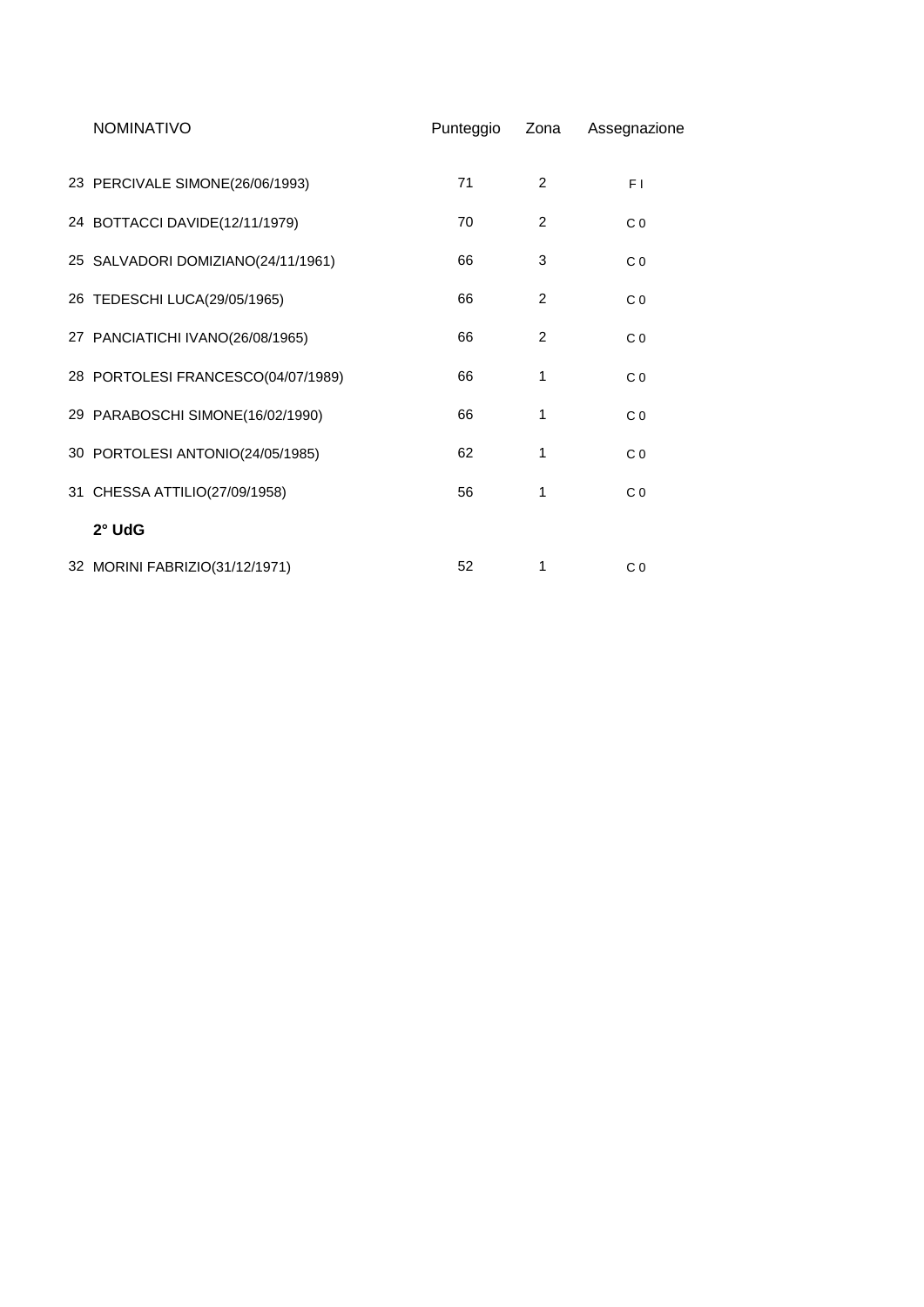### Ronco-Isola

|   | <b>NOMINATIVO</b>                      | Punteggio | Zona           | Assegnazione             |
|---|----------------------------------------|-----------|----------------|--------------------------|
| 1 | GERBI MAURIZIO(30/01/1957)             | 106       | 1              | $M$ II-III<br>F II-III   |
|   | 2 TRAVERSO GIUSEPPE(05/07/1955)        | 101       | 1              | M II-III<br>F II-III     |
|   | 3 CASTELLO MAURO(20/03/1946)           | 99        | 1              | M II-III<br>F II-III     |
|   | 4 FOSSATI LORENZO(24/11/1964)          | 99        | 3              | F II-III                 |
| 5 | MERLIN MAURO(04/11/1958)               | 97        | 3              | F II-III                 |
|   | 6 BALDUCCI SALVATORE(20/06/1972)       | 95        | 3              | F II-III                 |
| 7 | TRAVERSO GABRIELE(26/09/1979)          | 93        | 2              | M II-III<br>F II-III     |
| 8 | DAGNINO MAURIZIO(01/12/1957)           | 91        | $\overline{c}$ | M II-III<br>F II-III     |
|   | 9 ROSA IGNAZIO(14/06/1961)             | 90        | 1              | $M$ II-III               |
|   | 10 AVVENENTE PIETRO(27/07/1960)        | 89        | $\overline{c}$ | F II-III                 |
|   | 11 FISCER RENATO(15/09/1962)           | 87        | $\mathbf{1}$   | F II-III                 |
|   | 12 OPPIZZI IVANO(31/07/1949)           | 80        | 3              | M II-III<br>F II-III     |
|   | 13 GIUDICI GIUSEPPE(19/06/1975)        | 75        | 1              | $M$ II-III<br>$F$ II-III |
|   | 14 RIVA FILIPPO(16/02/1974)            | 73        | 3              | $M$ II-III<br>F II-III   |
|   | 15 BISIO FABRIZIO(19/07/1966)          | 72        | 3              | M II-III<br>F II-III     |
|   | 16 RASO GIUSEPPE(20/10/1971)           | 71        | 3              | M II-III<br>F II-III     |
|   | 17 PEREGO MASSIMO GIUSEPPE(30/10/1972) | 71        | 1              | M II-III<br>$F$ II-III   |
|   | 18 CESARINI FABIO(10/03/1976)          | 71        | 3              | M II-III<br>F I          |
|   | 19 CORNERO ROBERTO(18/02/1971)         | 70        | 1              | M II-III<br>F II-III     |
|   | 20 GIACCHETTO PAOLINO(16/05/1956)      | 69        | $\overline{2}$ | $M$ II-III<br>F II-III   |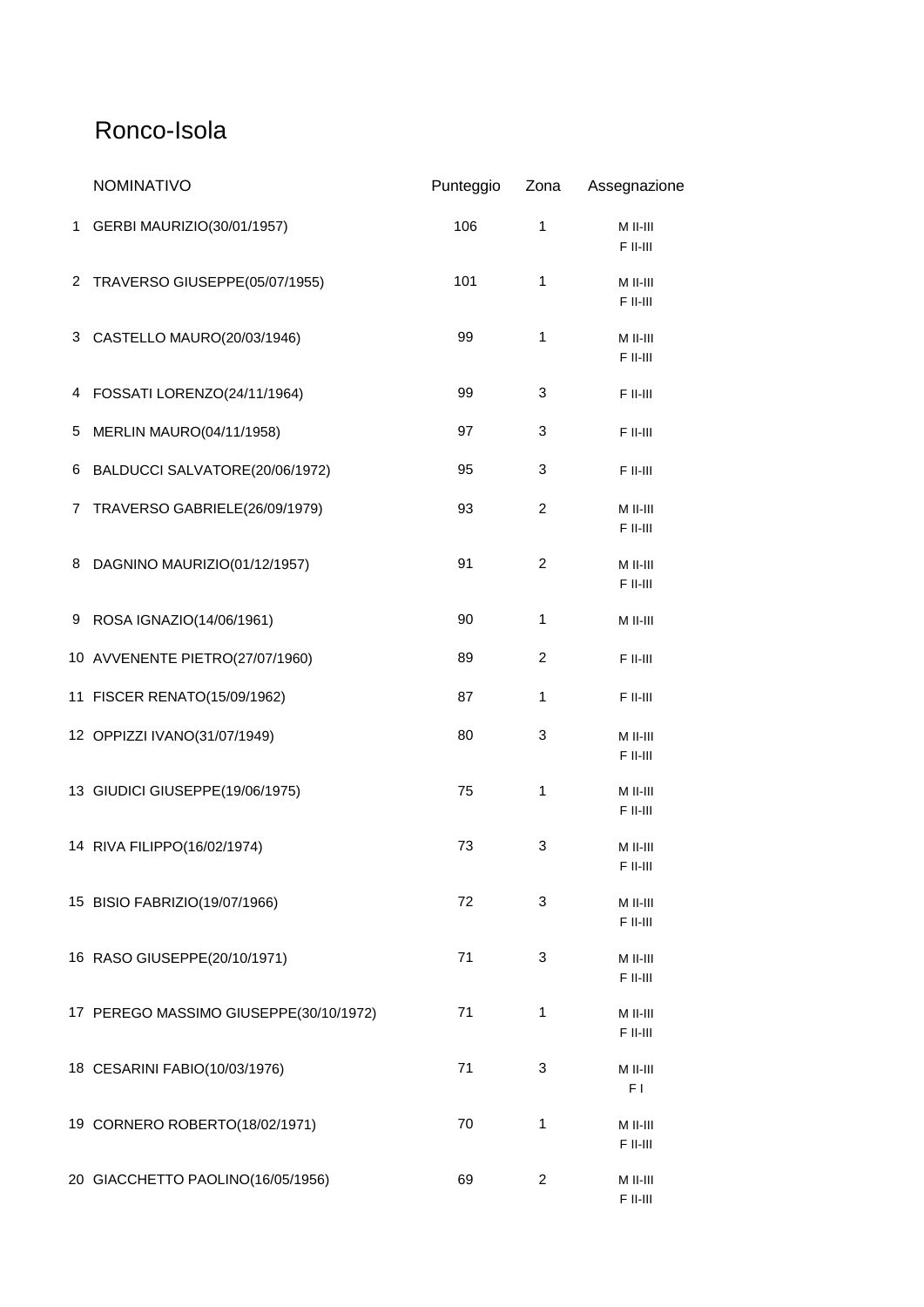| <b>NOMINATIVO</b>               | Punteggio | Zona           | Assegnazione         |
|---------------------------------|-----------|----------------|----------------------|
| 21 BAGNOLI SIMONE(07/04/1965)   | 68        | $\overline{c}$ | M II-III<br>F II-III |
| 22 CATTANEO STEFANO(11/12/1974) | 68        | 2              | M II-III<br>F1       |
| 23 NERI GIUSEPPE(27/06/1963)    | 65        | 1              | $M$ II-III<br>F1     |
| 24 VIGGIANI PAOLO(12/06/1952)   | 60        | 3              | МI<br>F1             |
| 25 DE LUCA MARCO(11/02/1972)    | 59        | $\overline{2}$ | C <sub>0</sub>       |
| 26 ZANONI STEFANO(05/12/1992)   | 54        | 1              | M I<br>F1            |
| 27 CORTI MARINO(25/02/1967)     | 44        | 3              | МI<br>F1             |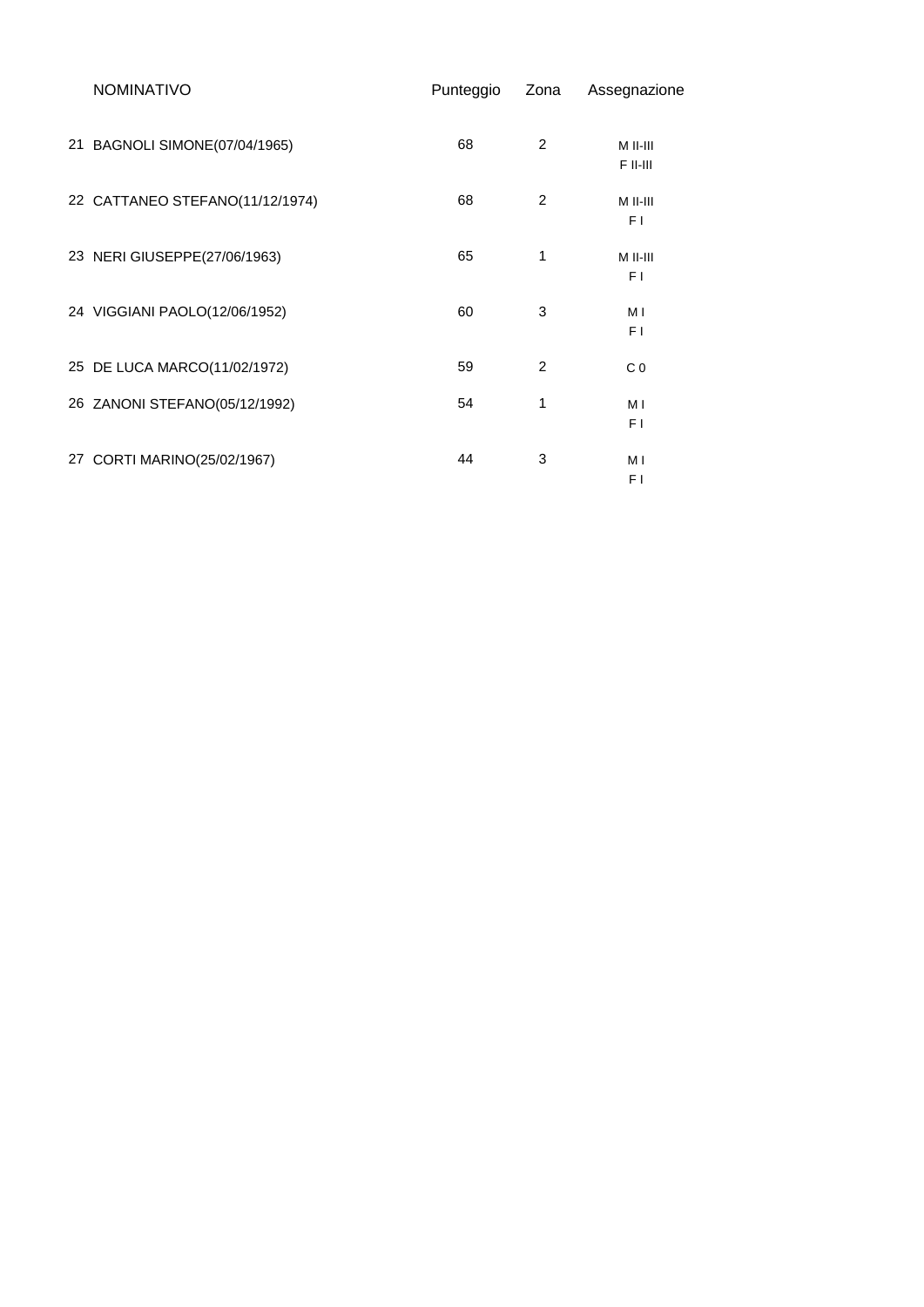|    | <b>Valle Stura</b><br><b>NOMINATIVO</b>  | Punteggio | Zona        | Assegnazione           |
|----|------------------------------------------|-----------|-------------|------------------------|
| 1. | TRAVO ADAMO(11/10/1969)                  | 111       | A           | M II-III<br>F II-III   |
|    | 2 PIZZORNO MAURO(07/02/1963)             | 106       | B           | M II-III<br>F II-III   |
| 3  | NICOLLI ENZO(30/06/1953)                 | 105       | A           | M II-III<br>F II-III   |
| 4  | TRAVERSO ROBERTO(04/03/1966)             | 97        | С           | M II-III<br>F II-III   |
| 5  | ROVERSI SERGIO(04/12/1964)               | 95        | Α           | M II-III<br>F II-III   |
| 6  | PONASSI MARCO(19/02/1963)                | 91        | C           | M II-III<br>F II-III   |
|    | 7 TEDOLDI FEDERICO(12/10/1964)           | 91        | C           | M II-III<br>F II-III   |
|    | 8 GASLINI ALBERTI FILIPPO(01/08/1967)    | 91        | $\mathsf C$ | M II-III<br>F II-III   |
| 9  | TUVO FRANCESCO(14/06/1994)               | 90        | B           | M II-III<br>F II-III   |
|    | 10 MINETTI PIERLUIGI(02/11/1958)         | 81        | C           | F II-III               |
|    | 11 ANSALONI AGOSTINO(25/10/1961)         | 81        | В           | M II-III<br>F II-III   |
|    | 12 DEODAN FLAVIO(29/10/1980)             | 80        | Α           | M II-III<br>F II-III   |
|    | 13 BROCCHETTA GIORGIO(01/08/1967)        | 79        | A           | M II-III<br>$F$ II-III |
|    | 14 TERENZIANI ANDREA(30/01/1965)         | 77        | Α           | F II-III               |
|    | 15 CAPURRO CLAUDIO(23/06/1957)           | 76        | С           | M I<br>F II-III        |
|    | 16 MISSARELLI OMAR(12/08/1979)           | 75        | A           | M II-III<br>F II-III   |
|    | 17 LEONCINI DAVIDE(13/11/1980)           | 73        | В           | F II-III               |
|    | 18 BASSI MASSIMO(09/08/1957)             | 72        | A           | F <sub>1</sub>         |
|    | 19 SACCO RANUZZI GIANFRANCO(21/01/1958)  | 71        | A           | M II-III<br>F I        |
|    | 20 CLERICI ANTONIO(10/03/1963)           | 66        | В           | M II-III<br>F I        |
|    | 21 CORTELLA STEFANO(03/04/1965)          | 61        | С           | M I<br>F I             |
|    | 22 TALAMAZZI FABIO(02/05/1990)           | 60        | A           | M I<br>C <sub>0</sub>  |
|    | 23 GIGLIOTTI MASSIMILIANO(21/01/1968)    | 57        | С           | M I<br>F I             |
|    | 24 RUBINI ANDREA(11/11/1966)<br>$2°$ UdG | 56        | В           | F I                    |
|    | 25 PINTO ROBERTO(26/09/1981)             | 46        | В           | M I                    |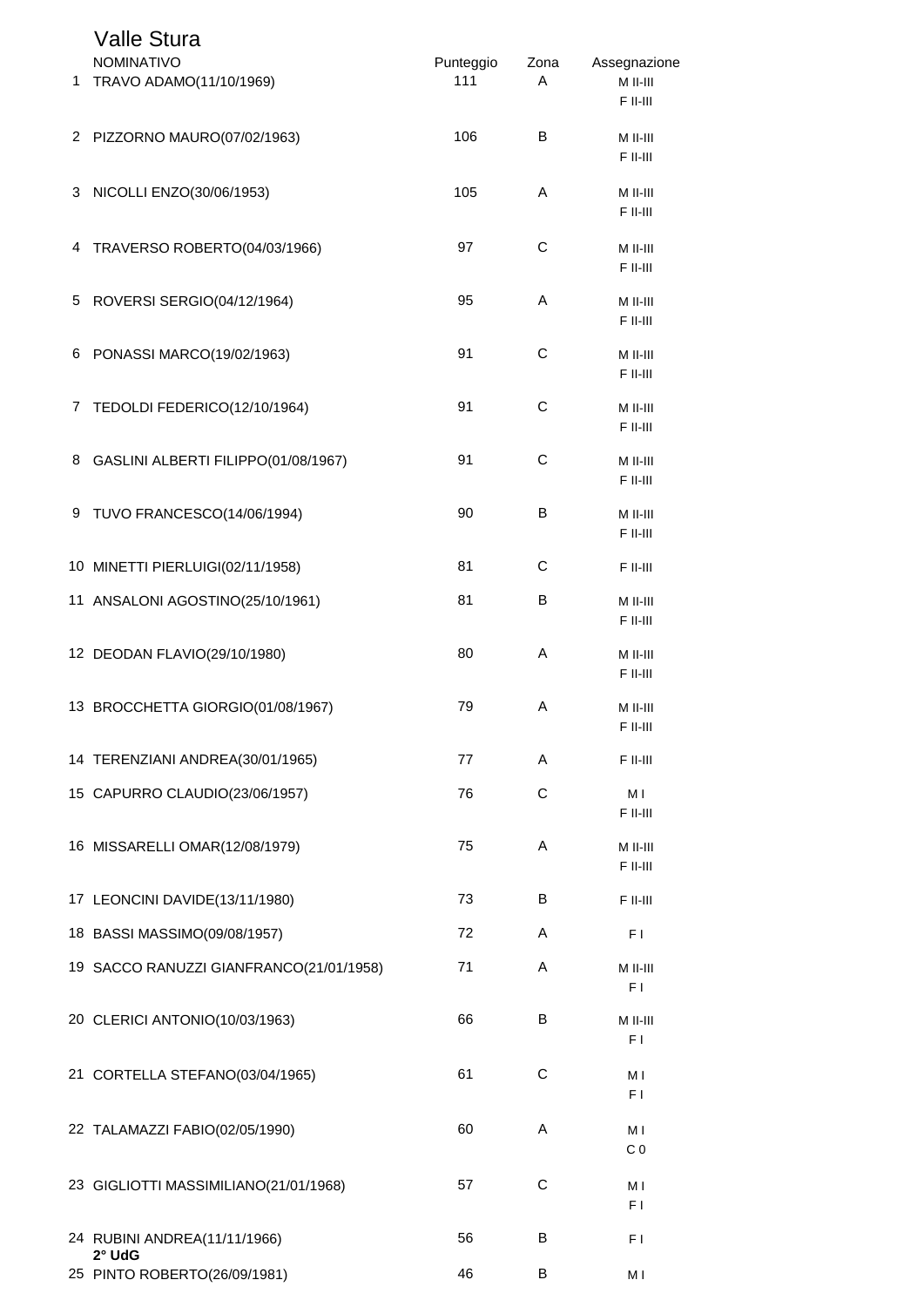## Pegli

|   | NOMINATIVO                            | Punteggio | Zona                    | Assegnazione               |
|---|---------------------------------------|-----------|-------------------------|----------------------------|
|   | 1 BARATTINI MARIO(04/02/1951)         | 109       | 3                       | M II-III<br>F II-III       |
|   | 2 MARCENARO FRANCO(10/03/1949)        | 104       | 3                       | M II-III<br>F II-III       |
|   | 3 MARCENARO PAOLO(09/07/1977)         | 104       | 3                       | M II-III<br>F II-III       |
|   | 4 MASSONE ENRICO VITTORIO(20/10/1951) | 103       | 1                       | M II-III                   |
|   | 5 BRUZZONE GIOVANNI(09/03/1947)       | 101       | 3                       | M II-III<br>F II-III       |
|   | 6 CADENASSO RENZO(23/06/1954)         | 99        | 3                       | M II-III<br>F II-III       |
| 7 | MORINI FABRIZIO(31/12/1971)           | 98        | 3                       | M II-III<br>F II-III       |
|   | 8 GUGLIERI EMANUELE(30/04/1952)       | 97        | 3                       | M II-III<br>F II-III       |
|   | 9 GANDOLFO GIUSEPPE(26/04/1952)       | 89        | $\overline{c}$          | M II-III<br>F II-III       |
|   | 10 SCRIMAGLIO PIETRO(11/10/1960)      | 88        | 3                       | M II-III<br>F II-III       |
|   | 11 CUCCHI GIANPAOLO(04/03/1962)       | 88        | $\overline{2}$          | M <sub>l</sub><br>F II-III |
|   | 12 MILETO ANDREA(01/07/1986)          | 87        | $\overline{2}$          | $\mathsf F$ II-III         |
|   | 13 SANTIMONE GUGLIELMO(14/02/1962)    | 86        | 1                       | F II-III                   |
|   | 14 LEONARDI FABRIZIO(04/06/1969)      | 85        | $\overline{\mathbf{c}}$ | МI<br>F II-III             |
|   | 15 TEMPORINI FABIO(22/07/1969)        | 85        | 3                       | F II-III                   |
|   | 16 ANDENA ROBERTO(22/11/1948)         | 83        | 2                       | M I<br>F1                  |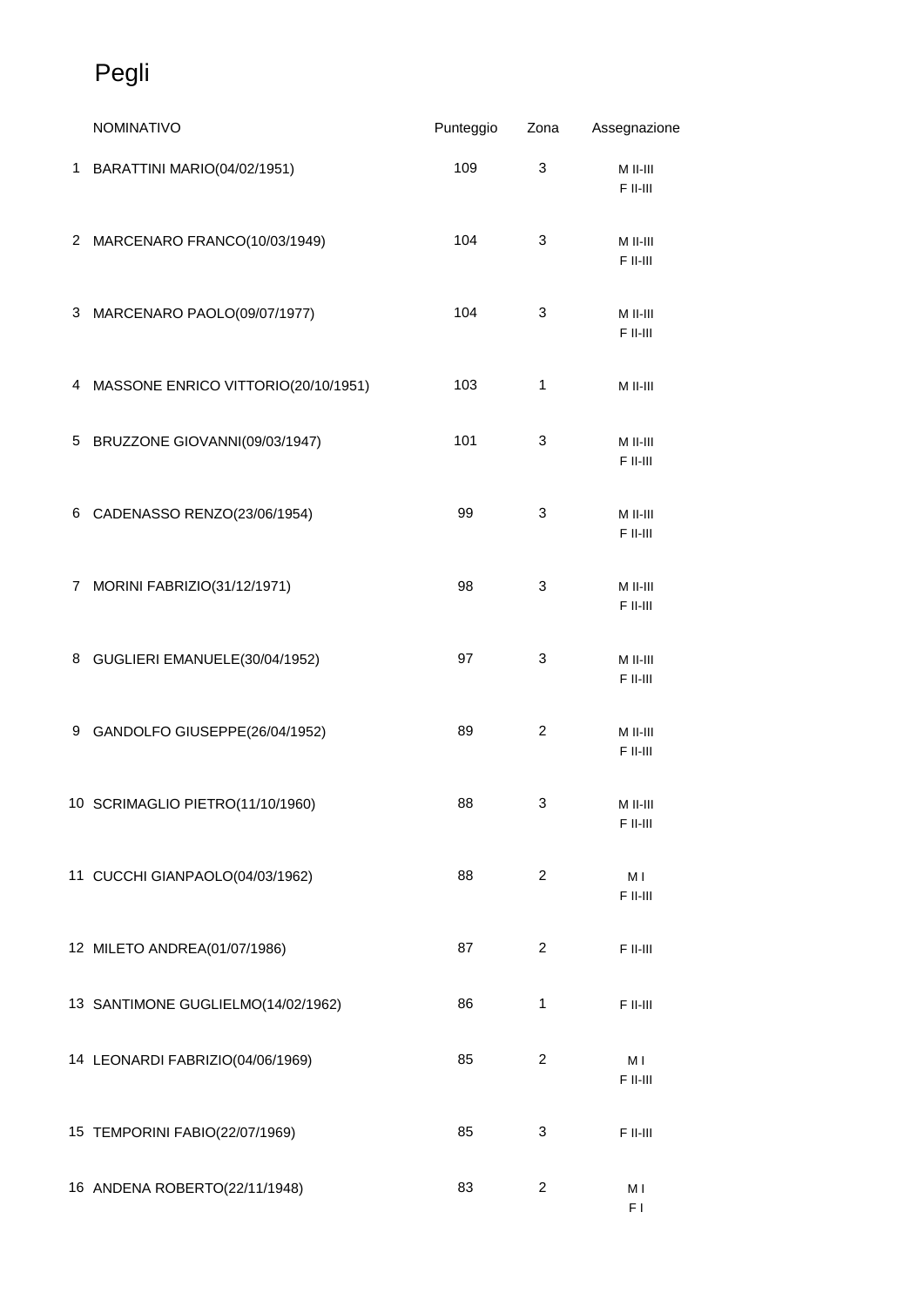| <b>NOMINATIVO</b>                  | Punteggio | Zona           | Assegnazione          |
|------------------------------------|-----------|----------------|-----------------------|
|                                    |           |                |                       |
| 17 FERRARO MARIO(20/05/1957)       | 83        | $\mathbf{1}$   | F <sub>1</sub>        |
| 18 SAMMARTANO ETTORE(05/09/1974)   | 83        | $\overline{c}$ | M I<br>F <sub>1</sub> |
| 19 PATRONE BENEDETTO(20/02/1976)   | 83        | $\overline{2}$ | M I<br>F <sub>1</sub> |
| 20 OMETTO FRANCO(08/07/1967)       | 81        | $\mathbf{1}$   | F <sub>1</sub>        |
| 21 CALABRO' GABRIELE(11/08/1971)   | 81        | $\overline{2}$ | F <sub>1</sub>        |
| 22 FIUMANO' COSIMO(25/05/1986)     | 75        | 1              | M I                   |
| 23 ANTOGNOZZI ARMANDO(16/11/1966)  | 70        | 1              | F <sub>1</sub>        |
| 24 BANDIROLA FRANCESCO(31/03/1943) | 69        | 3              | F <sub>1</sub>        |
| 25 FARMESCHI GIORGIO(17/05/1967)   | 67        | 1              | C <sub>0</sub>        |
| 26 SPAZIAN IURI(18/11/1961)        | 66        | 3              | C <sub>0</sub>        |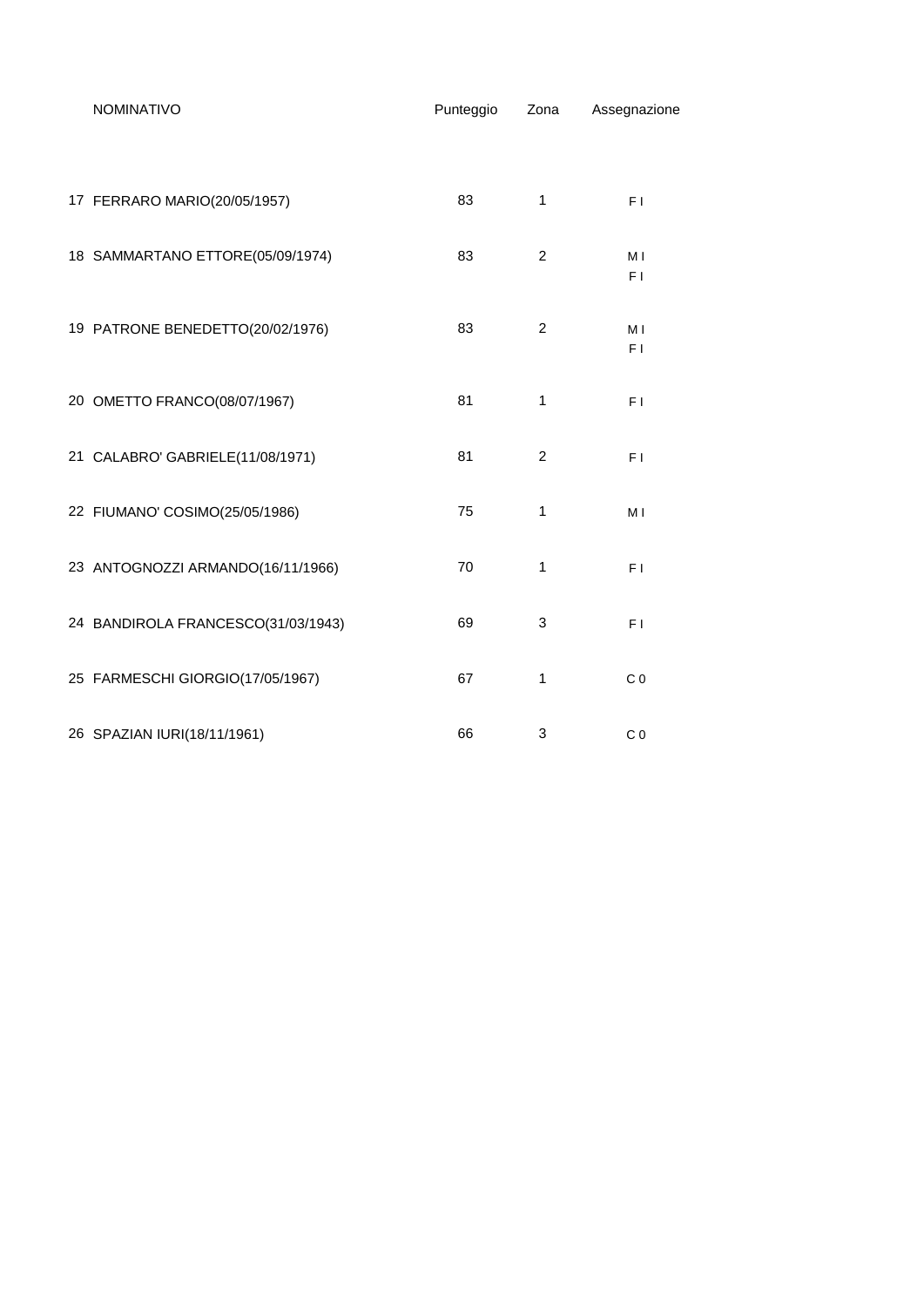### Valle Scrivia

|   | <b>NOMINATIVO</b>                 | Punteggio | Zona           | Assegnazione               |
|---|-----------------------------------|-----------|----------------|----------------------------|
| 1 | BURLANDO CESARE(15/06/1965)       | 105       | 3              | M II-III                   |
|   | 2 NAVONE GIORGIO(29/12/1977)      | 97        | $\overline{c}$ | M II-III<br>F II-III       |
|   | 3 RAVIOLO ROBERTO(01/07/1983)     | 94        | $\overline{c}$ | M II-III<br>F II-III       |
|   | 4 CANOVA MATTEO(27/09/1988)       | 94        | 3              | M II-III<br>C <sub>0</sub> |
|   | 5 LEVATI ENRICO(03/11/1956)       | 92        | 1              | M II-III<br>F II-III       |
|   | 6 GHIGLINO MAURIZIO(26/04/1958)   | 92        | 3              | M II-III<br>F II-III       |
|   | 7 GARAVENTA WALTER(26/06/1952)    | 88        | 1              | M II-III                   |
|   | 8 BALLARINO GIULIANO(22/10/1957)  | 88        | 3              | M II-III<br>F II-III       |
|   | 9 BALLARINO ENRICO(09/05/1960)    | 88        | 3              | F II-III                   |
|   | 10 RIMONDI CARLO(04/03/1961)      | 86        | $\overline{c}$ | M II-III<br>F II-III       |
|   | 11 BURLANDO DAVIDE(21/11/1990)    | 86        | 3              | M II-III                   |
|   | 12 NAVONE STEFANO(01/12/1972)     | 84        | 3              | F II-III                   |
|   | 13 SCAPELLATO STEFANO(15/11/1995) | 82        | 2              | M II-III<br>F II-III       |
|   | 14 FINETTI ALESSIO(27/12/1996)    | 82        | 1              | M II-III                   |
|   | 15 TRUCCO GIUSEPPE(05/03/1966)    | 78        | 3              | M II-III                   |
|   | 16 PINTO ROBERTO(26/09/1981)      | 75        | 2              | M II-III<br>C <sub>0</sub> |
|   | 17 CASARETO NICOLO'(16/05/1998)   | 75        | 3              | $M$ II-III                 |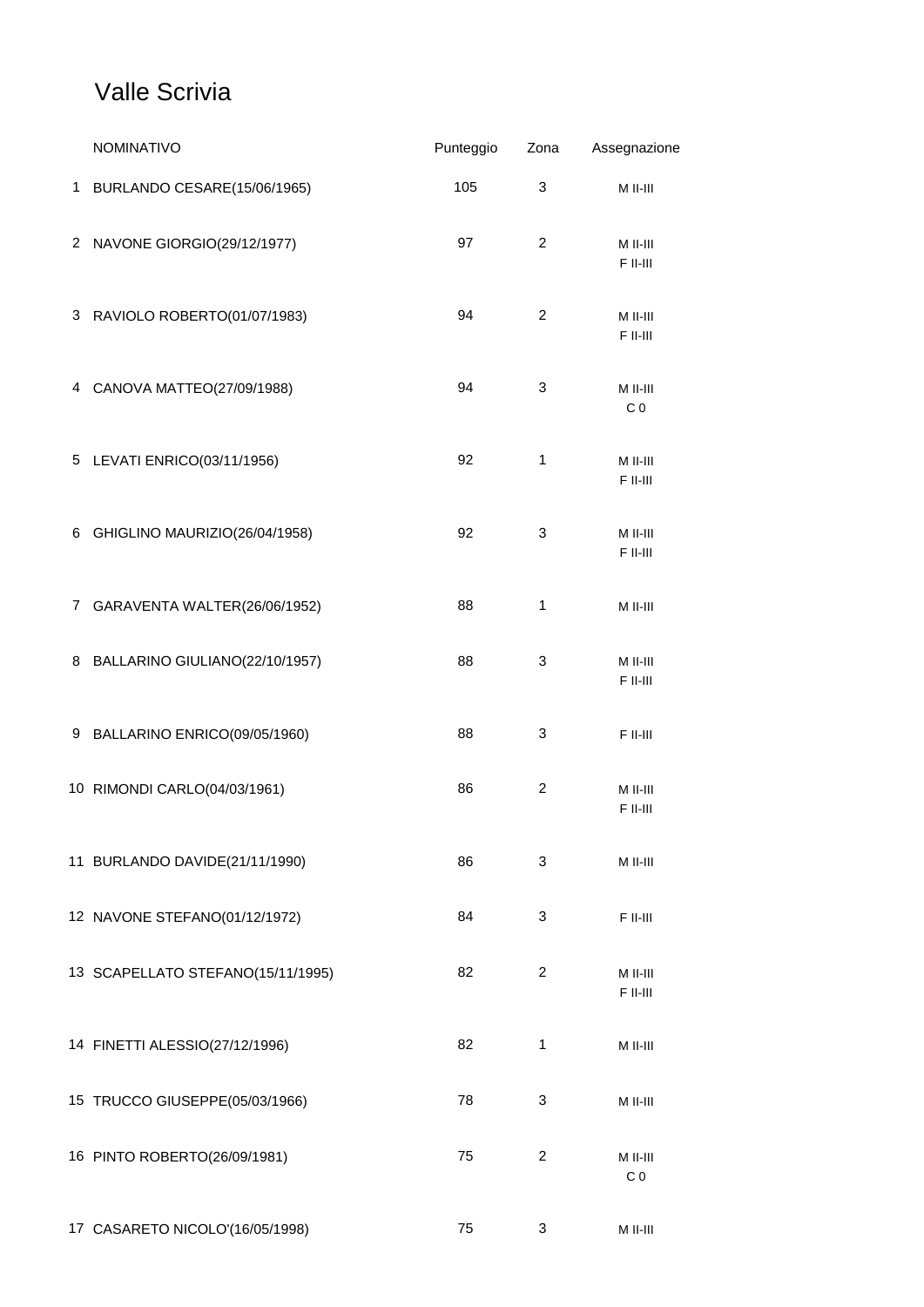| NOMINATIVO                       | Punteggio | Zona                      | Assegnazione               |
|----------------------------------|-----------|---------------------------|----------------------------|
| 18 MULAS REMIGIO(09/11/1964)     | 72        | 1                         | $M$ II-III<br>$F$ II-III   |
| 19 SEMINO FABIO(13/03/1968)      | 72        | 1                         | M II-III<br>$F$ II-III     |
| 20 SANDRINI MAURIZIO(11/05/1962) | 71        | $\ensuremath{\mathsf{3}}$ | M II-III<br>$F$ II-III     |
| 21 ROVETA MATTEO(05/01/1980)     | 71        | 2                         | M II-III<br>$F$ II-III     |
| 22 LEI BILLIA(21/04/1953)        | 70        | 3                         | F II-III                   |
| 23 VENTRICE ROBERTO(19/12/1964)  | 69        | 1                         | МI<br>F II-III             |
| 24 CAROSINI FILIPPO(14/11/1994)  | 66        | $\overline{c}$            | M I<br>F II-III            |
| 25 BAFFI GIUSEPPE(26/09/1952)    | 65        | 2                         | M I<br>F II-III            |
| 26 FIRPO FRANCESCO(12/04/1981)   | 56        | 1                         | M I<br>F II-III            |
| 27 GALLI MAURIZIO(07/10/1971)    | 54        | $\overline{2}$            | M <sub>l</sub><br>F II-III |
| 28 NICOLLI ENZO(30/06/1953)      | 46        | 1                         | МI                         |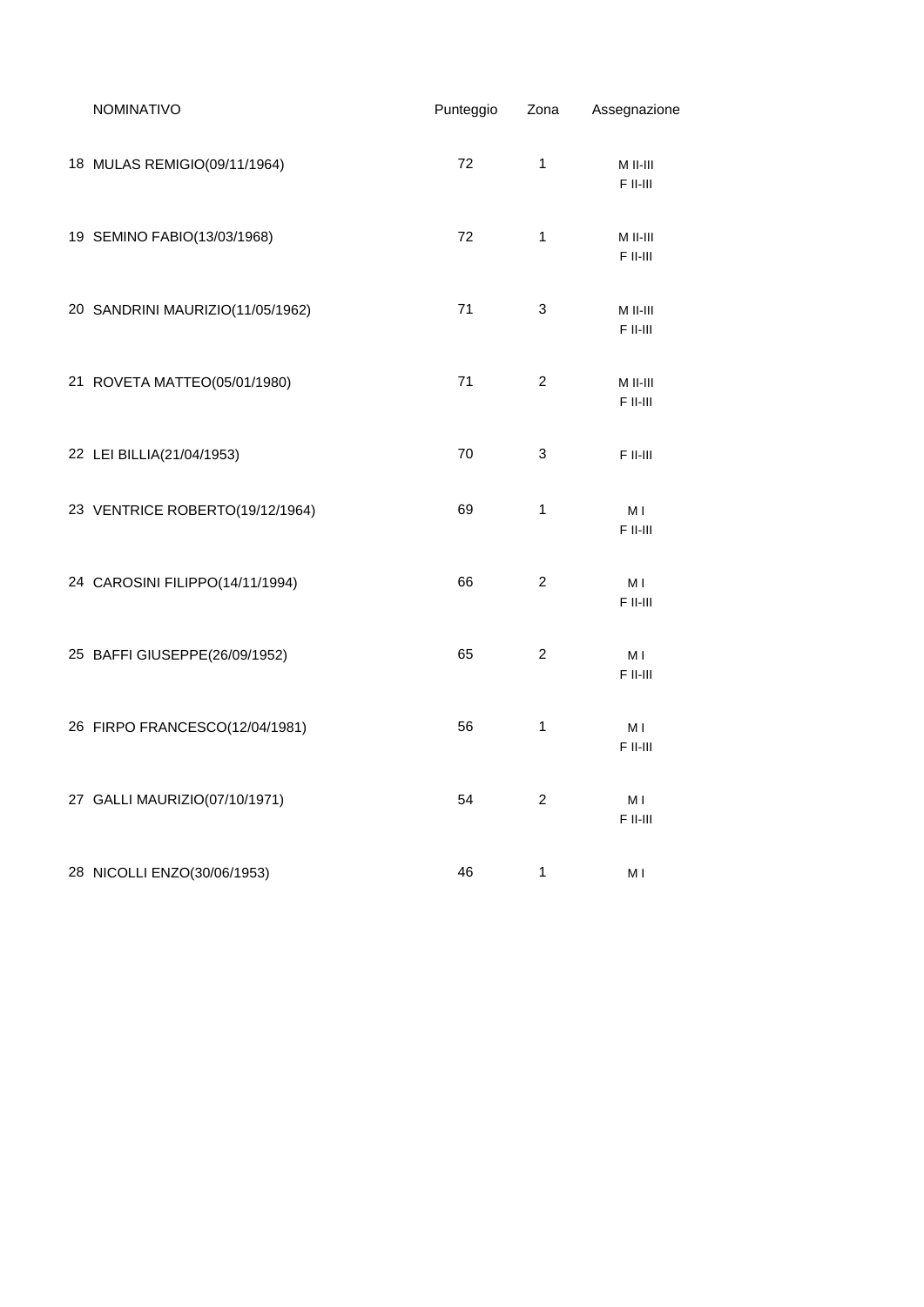### Val Bisagno

|   | <b>NOMINATIVO</b>                  | Punteggio | Zona                    | Assegnazione             |
|---|------------------------------------|-----------|-------------------------|--------------------------|
| 1 | MALLO MICHELE(13/03/1974)          | 94        | $\overline{c}$          | F II-III                 |
|   | 2 BURLANDO CARLO(12/03/1961)       | 91        | $\overline{c}$          | M II-III<br>$F$ II-III   |
|   | 3 COCCHELLA MAURIZIO(13/08/1991)   | 90        | 1                       | M II-III<br>$F$ II-III   |
|   | 4 DELUCCHI ELISA(21/12/1975)       | 89        | 2                       | M II-III<br>F II-III     |
|   | 5 PEDULLA' MARCELLO(26/08/1982)    | 89        | $\mathbf{1}$            | M II-III<br>F II-III     |
| 6 | BACCHIN ZEFFIRINO(02/05/1954)      | 86        | $\mathbf{1}$            | M II-III<br>F II-III     |
|   | 7 LODDO ROBERTO(30/03/1974)        | 86        | $\mathbf{1}$            | M II-III<br>F II-III     |
|   | 8 CERISOLA ALBERTO(18/09/1961)     | 85        | 1                       | M II-III<br>F II-III     |
|   | 9 VILLA BARTOLOMEO(07/01/1951)     | 84        | $\overline{c}$          | M II-III<br>F II-III     |
|   | 10 CARPI GERMANO(25/05/1960)       | 84        | 1                       | $\mathsf F$ II-III       |
|   | 11 CAVALIERI CHRISTIAN(06/05/1979) | 83        | $\overline{\mathbf{c}}$ | M II-III<br>$F$ II-III   |
|   | 12 LODDO FRANCO(18/07/1936)        | 82        | 1                       | $F$ II-III               |
|   | 13 TADDEO RENZO(29/11/1955)        | 81        | $\overline{c}$          | $M$ II-III<br>$F$ II-III |
|   | 14 BERTOLI BRUNO(10/05/1980)       | 81        | 1                       | M I<br>F II-III          |
|   | 15 DARDANO DANIELE(21/08/1982)     | 78        | $\overline{c}$          | M I<br>F I               |
|   | 16 MELONI ROBERTO(17/04/1959)      | 77        | 2                       | C <sub>0</sub>           |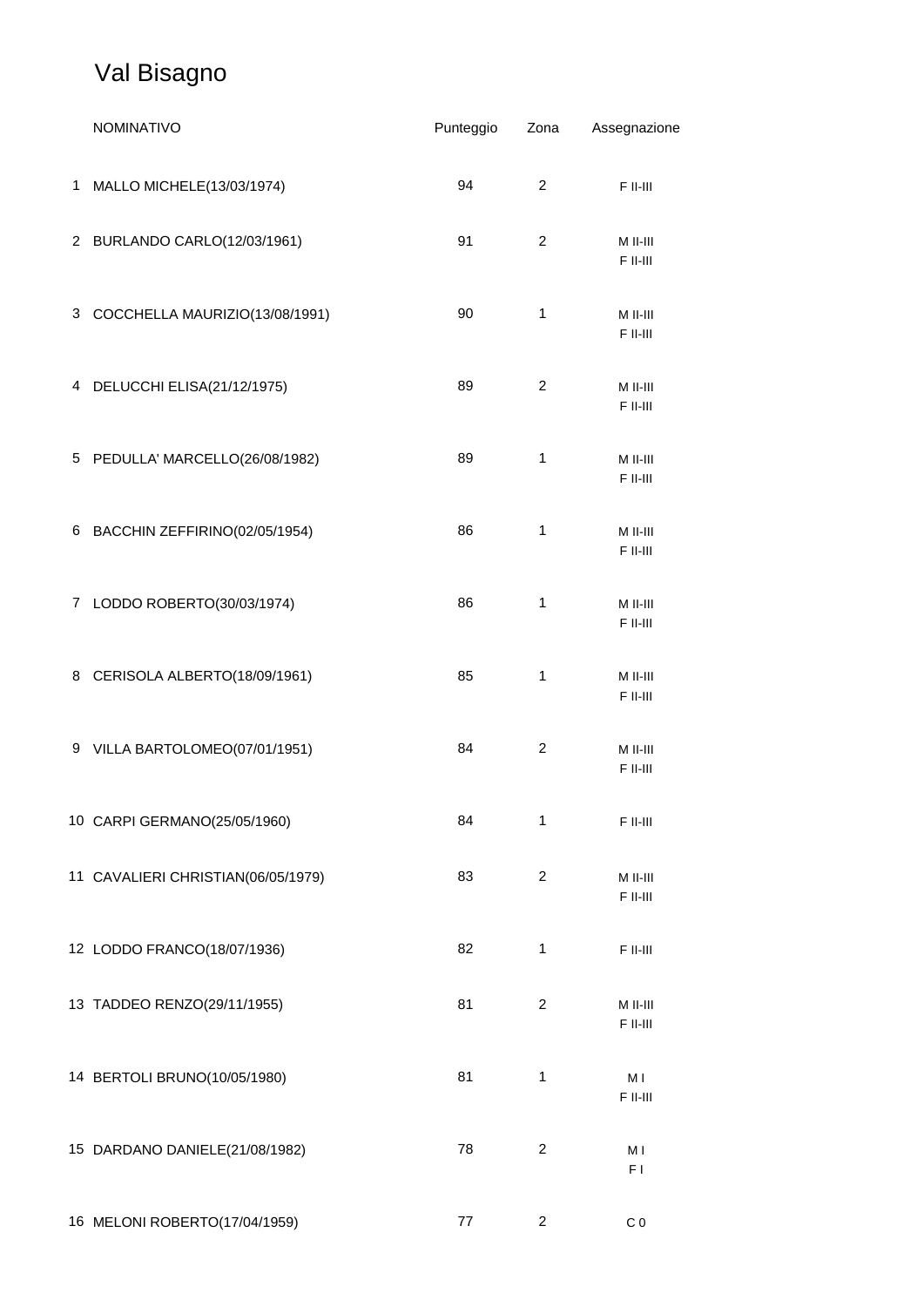| NOMINATIVO                            | Punteggio | Zona           | Assegnazione          |
|---------------------------------------|-----------|----------------|-----------------------|
| 17 RUTILI GIANLUCA(17/03/1972)        | 77        | 1              | M I<br>F1             |
| 18 BURLANDO CRISTIANO(04/03/1984)     | 77        | 2              | M I<br>F <sub>1</sub> |
| 19 SCAGLIOTTI IVANO(06/08/1961)       | 76        | 1              | F I                   |
| 20 MELONI MATTEO(23/05/1986)          | 76        | $\overline{c}$ | M I<br>F I            |
| 21 MONTAGNA STEFANO(18/11/1981)       | 75        | $\overline{c}$ | M I<br>F I            |
| 22 CEVASCO DANIELE(19/08/1978)        | 70        | $\overline{2}$ | F <sub>1</sub>        |
| 23 MELE EMILIANO(06/05/1982)          | 70        | 1              | F <sub>1</sub>        |
| 24 BENIGNI MAURIZIO(28/04/1984)       | 70        | 1              | C <sub>0</sub>        |
| 25 BRUZZONE PIERFRANCESCO(25/07/1956) | 68        | $\mathbf{1}$   | C <sub>0</sub>        |
| 26 PASTORINO ANDREA(01/07/1987)       | 60        | 1              | C <sub>0</sub>        |
| Cacciatori NON AMMESSI                |           |                |                       |
| 27 DELLEPIANE FRANCESCO(15/07/1996)   | 60        |                |                       |